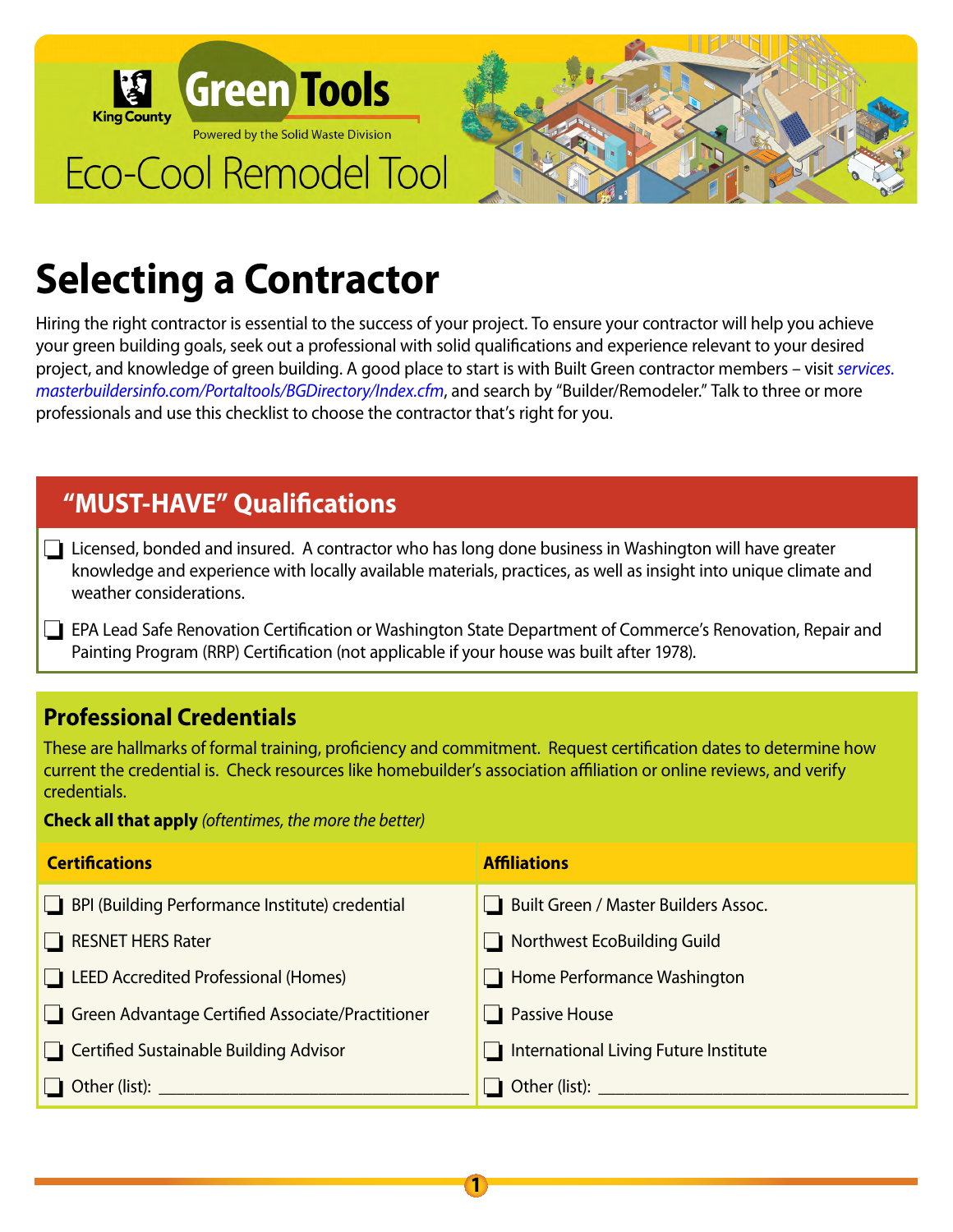## **Waste Reduction**

Hire a contractor who will use best practices to reduce waste through salvage, reuse and recycling.

**Ask the following questions** *(guidance is provided to the right):*

| What is your average recycling rate on jobs?                                                            | Look for high percentage answers - higher than 75% is<br>common in King County.       |
|---------------------------------------------------------------------------------------------------------|---------------------------------------------------------------------------------------|
| Where do you take your materials and how do you ensure<br>they are really recycled?                     | Ensure answers include certified facilities.                                          |
| How are your costs affected by the amount of materials<br>brought to the landfill vs. recycling?        |                                                                                       |
| How do you minimize waste of materials (i.e. what is your<br>strategy for ordering only what you need)? | Listen for proper calculations, a small cushion or<br>"waste factor" (less than 10%). |
| How do you encourage/enforce best practices for waste<br>reductions among your subcontractors?          | Answers should include signage and training.                                          |

## **Indoor Air Quality (IAQ)**

To ensure the health and safety of workers as well as your own family, check that the contractor has a plan in place for protecting health during your remodel.

**Ask the following questions** *(guidance is provided to the right):*

| How do you choose materials to protect IAQ?                                                                                                                | Listen for product ingredients, VOC levels, green product<br>certifications/labels, etc. |
|------------------------------------------------------------------------------------------------------------------------------------------------------------|------------------------------------------------------------------------------------------|
| How do you encourage/enforce best practices among<br>your subcontractors, especially with regard to non-toxic<br>materials such as adhesives and sealants? |                                                                                          |
| How will you protect my house from dust/debris when<br>working?                                                                                            | Listen for examples of masking off rooms, depressurizing<br>work areas, etc.             |
| Do you allow smoking on your jobsites?                                                                                                                     | Answer should be "absolutely not!"                                                       |
| How do you protect construction materials to prevent<br>moisture from entering the home?                                                                   |                                                                                          |